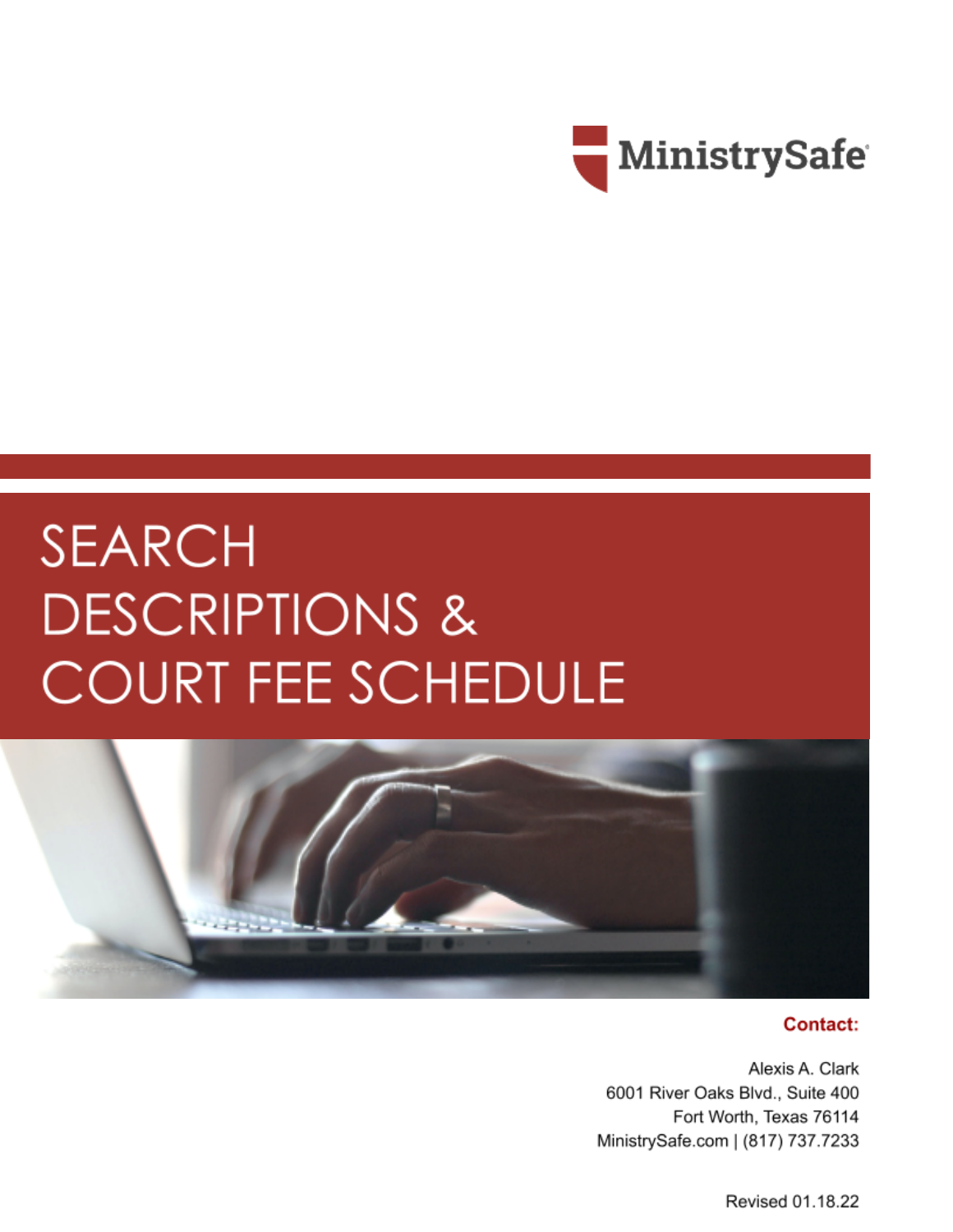# **Contents**

| Multi-Jurisdiction Criminal Database/Alias Search  4 |  |
|------------------------------------------------------|--|
|                                                      |  |
|                                                      |  |
|                                                      |  |
|                                                      |  |
|                                                      |  |

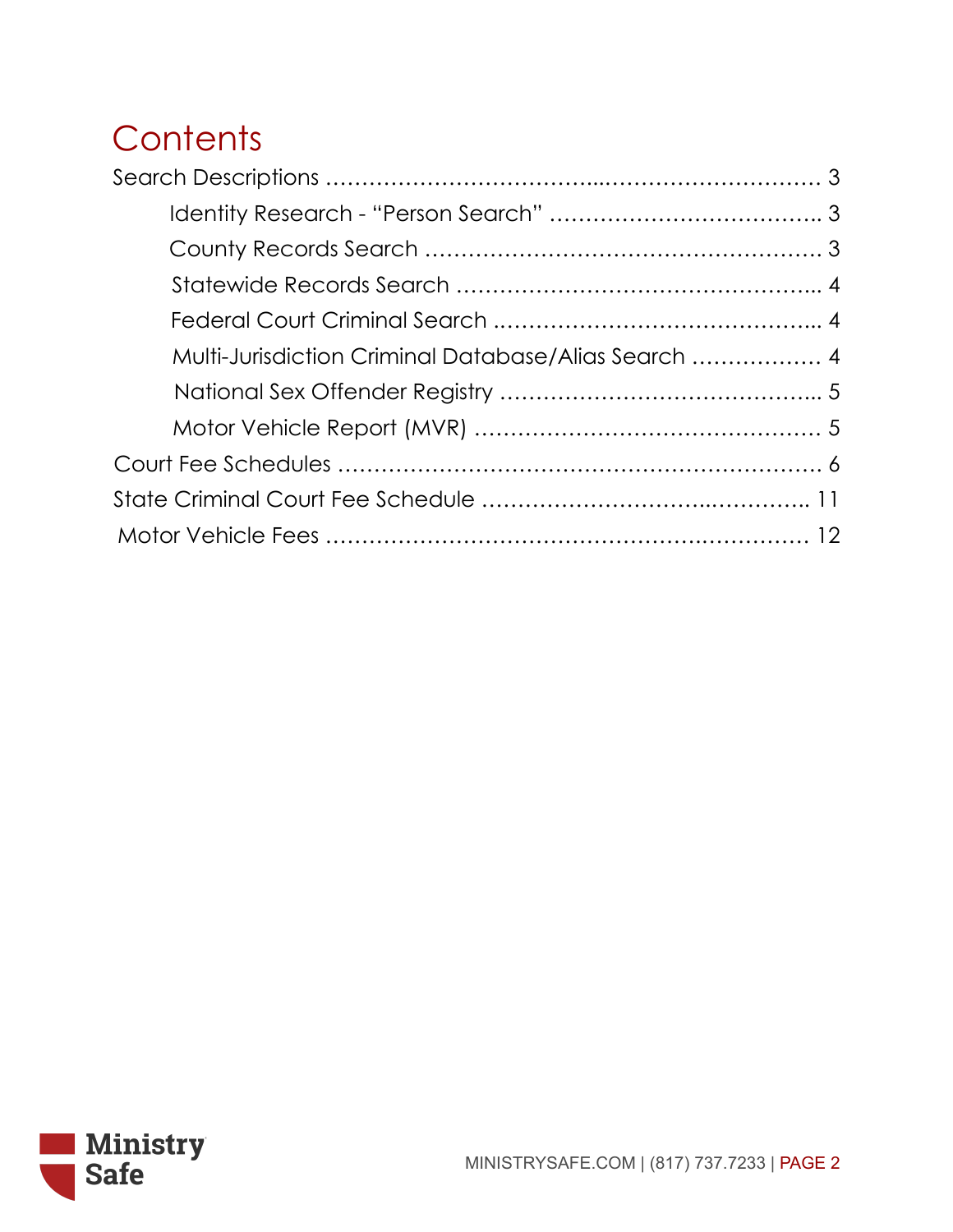# Search Descriptions

### Identity Research - "Person Search"

#### **Scope:** 7-years

**Description:** The Person Search identifies prior address history, and is based upon information found in credit header reports from the three major credit bureaus. In conjunction with the information obtained from the applicant, addresses located on the person search are used to identify jurisdictions to be searched for criminal records. Additionally, alias names can also be listed which proves helpful in further identifying criminal activity of an individual who uses or has used an alias name.

The Person Search also examines the Social Security Number to ensure that it is within a valid range and identifies the state and year of issuance. The number is also checked against the deceased records of the Social Security Administration, providing protection against SSN fraud.

It is important that the organization ask for a state or federally issued identification to ensure that the applicant identification matches the likeness of the person providing the application information. Misrepresenting one's identity is the most basic way a person with a criminal record can gain access to vulnerable populations.



### County Records Search

**Scope:** Minimum of 7-years

**Description:** Most sexual abuse and violent behavior criminal records are maintained at the county level. This is the most reliable source to hand-retrieve up-to-date criminal records searches by a nationwide network of experienced court

researchers. County Records should be used as the baseline screening of applicants.

The County Records Search reports felony and misdemeanor convictions, and searches go back at least 7 years per FCRA regulations. This search is limited to the applicant's county of residence(s). If the applicant is new to the county or lives/works in an area that serves several counties, an organization may request additional counties for a hand-retrieved county search.

*Court access fees may apply and vary from county to county.*

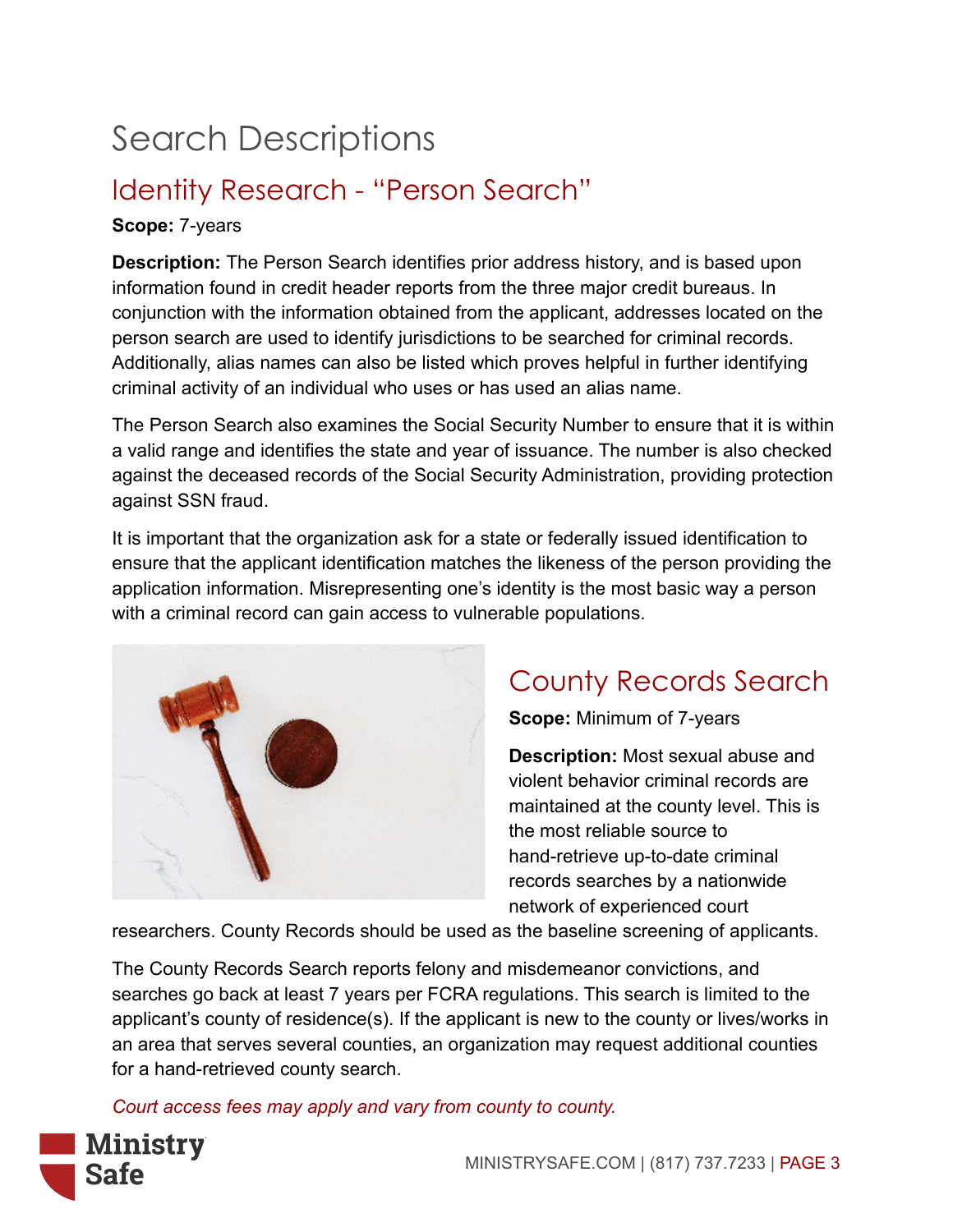### Statewide Records Search

**Scope:** Minimum of 7-years

**Description:** A statewide report broadens the search for criminal records by checking multiple counties and looks for criminal records at every available courthouse within that state. This is an ideal expansion to the County Criminal Search.

*Available Information may vary from state to state. Not all states have this search available. Court access fees may apply and vary from state to state.*

### Federal Court Criminal Search

**Scope:** Minimum of 7-years

**Description:** Federal Criminal Records Search identifies criminal convictions on federal charges. This is particularly relevant in identifying arrests and/or convictions for charges related to pornographic exploitation of children. This is also relevant for screening management and executive candidates for white-collar and financial crimes. Some employment contracts require federal criminal records searches as part of a screening package.

### Multi-Jurisdictional Criminal Database/Alias Search

#### **Scope:** Minimum of 7-years

**Description:** This is a computerized search of a massive database of over 500 million records. The database being searched contains records from:

- State databases
- Criminal records from state agencies such as County Courts, Department of Public Safety, Department of Corrections, and Administrative Office of Courts
- Computerized Sex Offender Registries in all available States
- The Government Terrorist Watch List for all 50 **States**
- The Office of Inspector General and GSA excluded parties list



● Alias search includes all names associated with that specific social security number

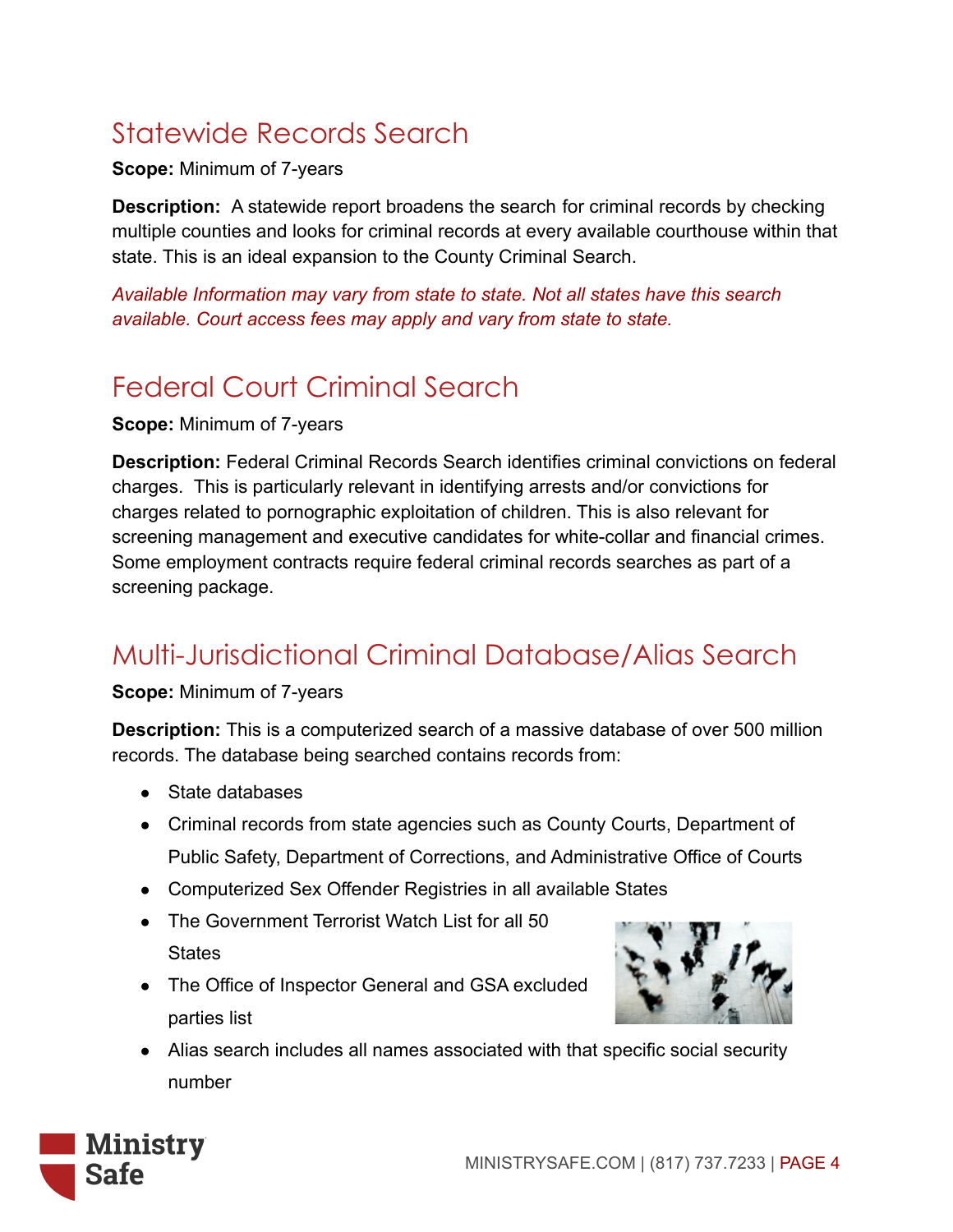**What we need to know:** Though this sounds impressive, this is a basic multi-jurisdictional database search. This is the primary product being sold by background check vendors and is often represented as having values it does not have. The multi-jurisdictional database search has significant limitations, the most important of which is the incompleteness of the data (not all records are available, some record sources are not computerized, some states/counties do not sell records, etc.).

Despite its limitations, this search is affordable for most organizations; if your organization is not limited by budgetary concerns, it is highly recommended that you consider a search that adds additional search components – especially county searches.

*All conviction records reported will be verified at the county of jurisdiction. Additional court access fees may apply and vary from county to county.*

\*Not recommended as a stand-alone search.

### National Sex Offender Registry

#### **Scope:** Active registrants

**Description:** A Sex Offender Registry Search retrieves all individual state sex offender registries to provide information on sex offenders that are required to publicly register within their state as sexual/violent offenders.

**What we need to know:** Less than 10% of sexual abusers will encounter the criminal justice system – much less be convicted of a registration-level offense. This is a search element we must include, but it cannot give us a false sense of security that this registry identifies all of the people that wish to hurt the vulnerable.



### Motor Vehicle Report (MVR)

**Scope:** 7-year scope maximum, varies per state

**Description:** Motor Vehicle Records (MVR) reports statewide driving records, including Commercial Driver's License status (CDL) for at least 3 years, oftentimes up to 7 years. We recommend screening motor vehicle records for any position requiring driving, such as transportation of children or other program participants, delivery, trucking, DOT compliance, or any use of company vehicles.

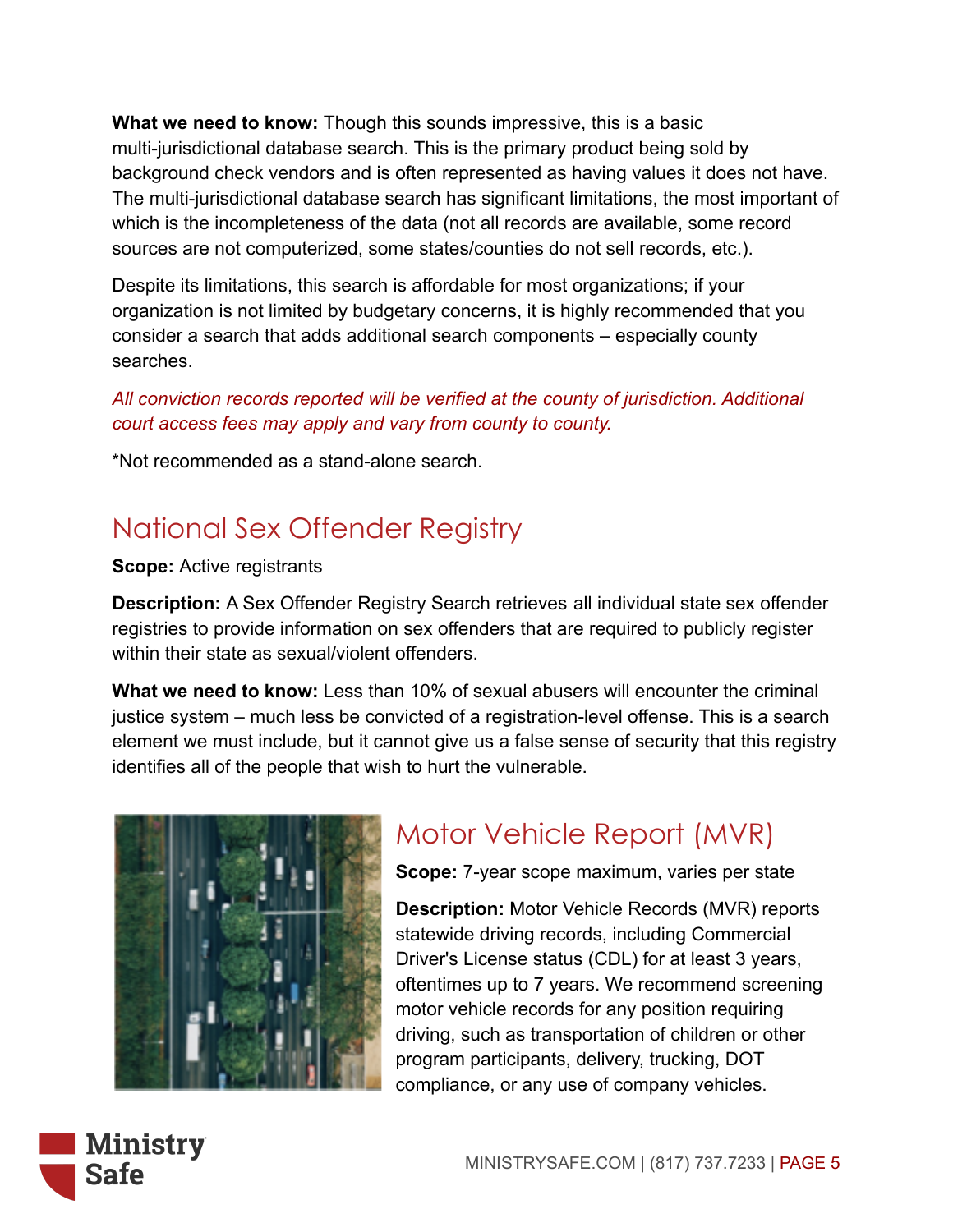| <b>State</b> | <b>County</b>       | Fee     |
|--------------|---------------------|---------|
| Alabama      | <b>All Counties</b> | \$1.00  |
| California   | Alpine              | \$15.00 |
| California   | Colusa              | \$15.00 |
| California   | Imperial            | \$15.00 |
| California   | Humboldt            | \$15.00 |
| California   | Inyo                | \$15.00 |
| California   | Lassen              | \$15.00 |
| California   | Los Angeles         | \$5.00  |
| California   | Mariposa            | \$15.00 |
| California   | Mendocino           | \$15.00 |
| California   | Modoc               | \$15.00 |
| California   | Mono                | \$15.00 |
| California   | Riverside           | \$1.00  |
| California   | San Francisco       | \$0.25  |
| California   | Trinity             | \$15.00 |
| Colorado     | <b>All Counties</b> | \$0.75  |
| Florida      | Gadsen              | \$2.00  |
| Florida      | Glades              | \$2.00  |
| Florida      | Gulf                | \$2.00  |
| Florida      | Hamilton            | \$2.00  |
| Florida      | Madison             | \$2.00  |
| Florida      | Sumter              | \$4.50  |
| Florida      | Suwannee            | \$20.00 |
| Florida      | Taylor              | \$2.00  |
| Florida      | Union               | \$2.00  |
| Florida      | Walton              | \$2.00  |
| Florida      | Washington          | \$2.00  |
| Hawaii       | All counties        | \$2.50  |
| Kansas       | Atchison            | \$2.50  |
| Kansas       | Barber              | \$2.50  |
| Kansas       | Barton              | \$2.50  |

|               | <b>County</b>       | Fee     |
|---------------|---------------------|---------|
| <b>Nabama</b> | <b>All Counties</b> | \$1.00  |
| California    | Alpine              | \$15.00 |
| California    | Colusa              | \$15.00 |
| California    | Imperial            | \$15.00 |
| California    | Humboldt            | \$15.00 |
| California    | Inyo                | \$15.00 |
| California    | Lassen              | \$15.00 |
| California    | Los Angeles         | \$5.00  |
| California    | Mariposa            | \$15.00 |
| California    | Mendocino           | \$15.00 |
| alifornia     | Modoc               | \$15.00 |
| california    | Mono                | \$15.00 |
| California    | Riverside           | \$1.00  |
| California    | San Francisco       | \$0.25  |
| alifornia     | Trinity             | \$15.00 |
| Colorado      | <b>All Counties</b> | \$0.75  |
| Florida       | Gadsen              | \$2.00  |
| Florida       | Glades              | \$2.00  |
| Florida       | Gulf                | \$2.00  |
| Florida       | Hamilton            | \$2.00  |
| Florida       | Madison             | \$2.00  |
| Florida       | Sumter              | \$4.50  |
| Florida       | Suwannee            | \$20.00 |
| Florida       | Taylor              | \$2.00  |
| Florida       | Union               | \$2.00  |
| Florida       | Walton              | \$2.00  |
| Florida       | Washington          | \$2.00  |
| Hawaii        | All counties        | \$2.50  |
| Kansas        | Atchison            | \$2.50  |
| Kansas        | <b>Barber</b>       | \$2.50  |
| Kansas        | Barton              | \$2.50  |

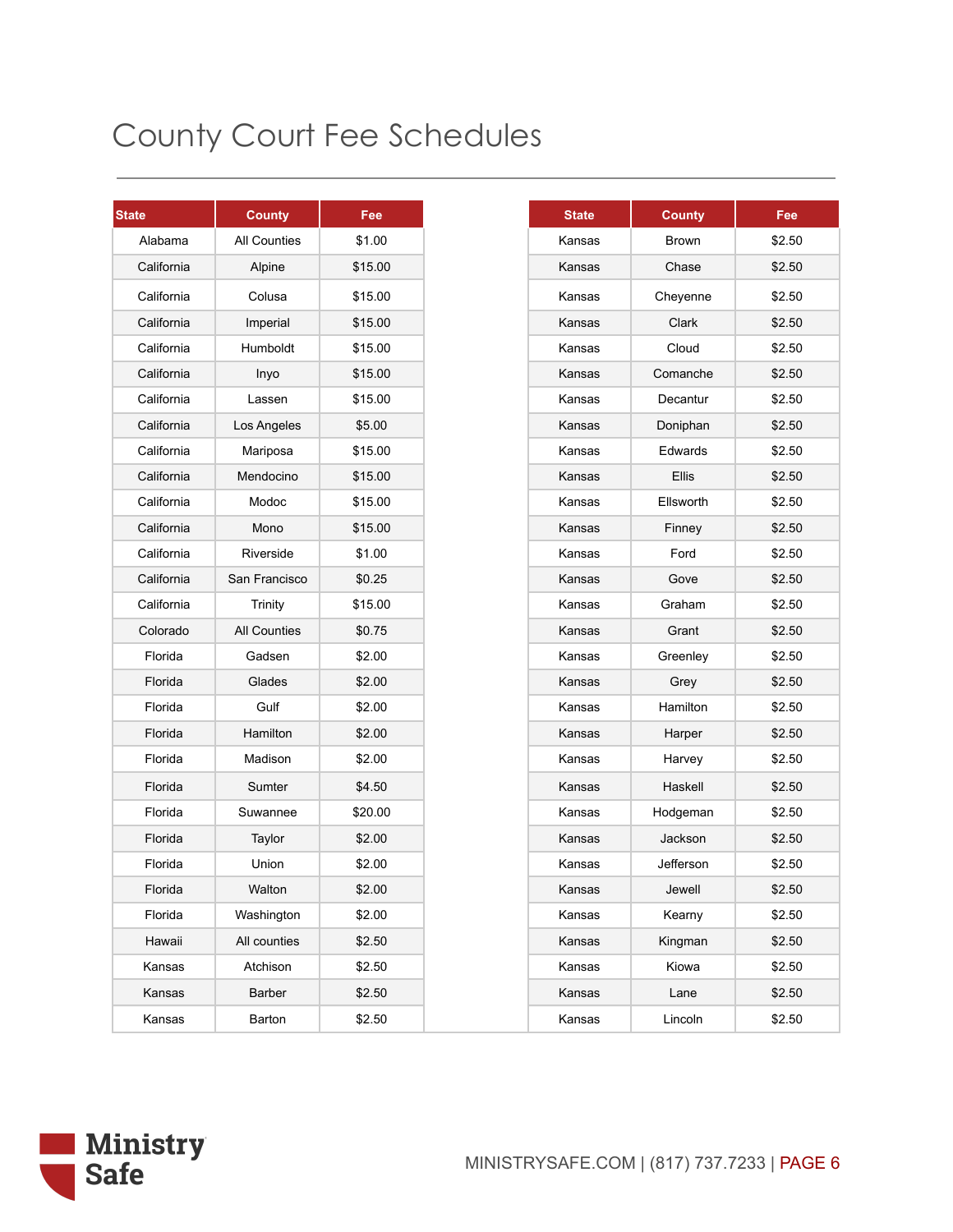| <b>State</b> | <b>County</b> | Fee    |
|--------------|---------------|--------|
| Kansas       | Logan         | \$2.50 |
| Kansas       | Lyon          | \$2.50 |
| Kansas       | Marshall      | \$2.50 |
| Kansas       | McPherson     | \$2.50 |
| Kansas       | Meade         | \$2.50 |
| Kansas       | Mitchell      | \$2.50 |
| Kansas       | Morton        | \$2.50 |
| Kansas       | Nemaha        | \$2.50 |
| Kansas       | <b>Ness</b>   | \$2.50 |
| Kansas       | Norton        | \$2.50 |
| Kansas       | Osborne       | \$2.50 |
| Kansas       | Ottawa        | \$2.50 |
| Kansas       | Pawnee        | \$2.50 |
| Kansas       | Phillips      | \$2.50 |
| Kansas       | Pottawatomie  | \$2.50 |
| Kansas       | Pratt         | \$2.50 |
| Kansas       | Rawlins       | \$2.50 |
| Kansas       | Reno          | \$2.50 |
| Kansas       | Republic      | \$2.50 |
| Kansas       | Rice          | \$2.50 |
| Kansas       | Rooks         | \$2.50 |
| Kansas       | <b>Rush</b>   | \$2.50 |
| Kansas       | Russell       | \$2.50 |
| Kansas       | Saline        | \$2.50 |
| Kansas       | Scott         | \$2.50 |
| Kansas       | Sedgwick      | \$2.50 |
| Kansas       | Seward        | \$2.50 |
| Kansas       | Shawnee       | \$2.50 |
| Kansas       | Sheridan      | \$2.50 |
| Kansas       | Sherman       | \$2.50 |
| Kansas       | Smith         | \$2.50 |

| <b>State</b> | <b>County</b> | Fee    |
|--------------|---------------|--------|
| Kansas       | Logan         | \$2.50 |
| Kansas       | Lyon          | \$2.50 |
| Kansas       | Marshall      | \$2.50 |
| Kansas       | McPherson     | \$2.50 |
| Kansas       | Meade         | \$2.50 |
| Kansas       | Mitchell      | \$2.50 |
| Kansas       | Morton        | \$2.50 |
| Kansas       | Nemaha        | \$2.50 |
| Kansas       | <b>Ness</b>   | \$2.50 |
| Kansas       | Norton        | \$2.50 |
| Kansas       | Osborne       | \$2.50 |
| Kansas       | Ottawa        | \$2.50 |
| Kansas       | Pawnee        | \$2.50 |
| Kansas       | Phillips      | \$2.50 |
| Kansas       | Pottawatomie  | \$2.50 |
| Kansas       | Pratt         | \$2.50 |
| Kansas       | Rawlins       | \$2.50 |
| Kansas       | Reno          | \$2.50 |
| Kansas       | Republic      | \$2.50 |
| Kansas       | Rice          | \$2.50 |
| Kansas       | Rooks         | \$2.50 |
| Kansas       | Rush          | \$2.50 |
| Kansas       | Russell       | \$2.50 |
| Kansas       | Saline        | \$2.50 |
| Kansas       | Scott         | \$2.50 |
| Kansas       | Sedgwick      | \$2.50 |
| Kansas       | Seward        | \$2.50 |
| Kansas       | Shawnee       | \$2.50 |
| Kansas       | Sheridan      | \$2.50 |
| Kansas       | Sherman       | \$2.50 |
| Kansas       | Smith         | \$2.50 |
|              |               |        |

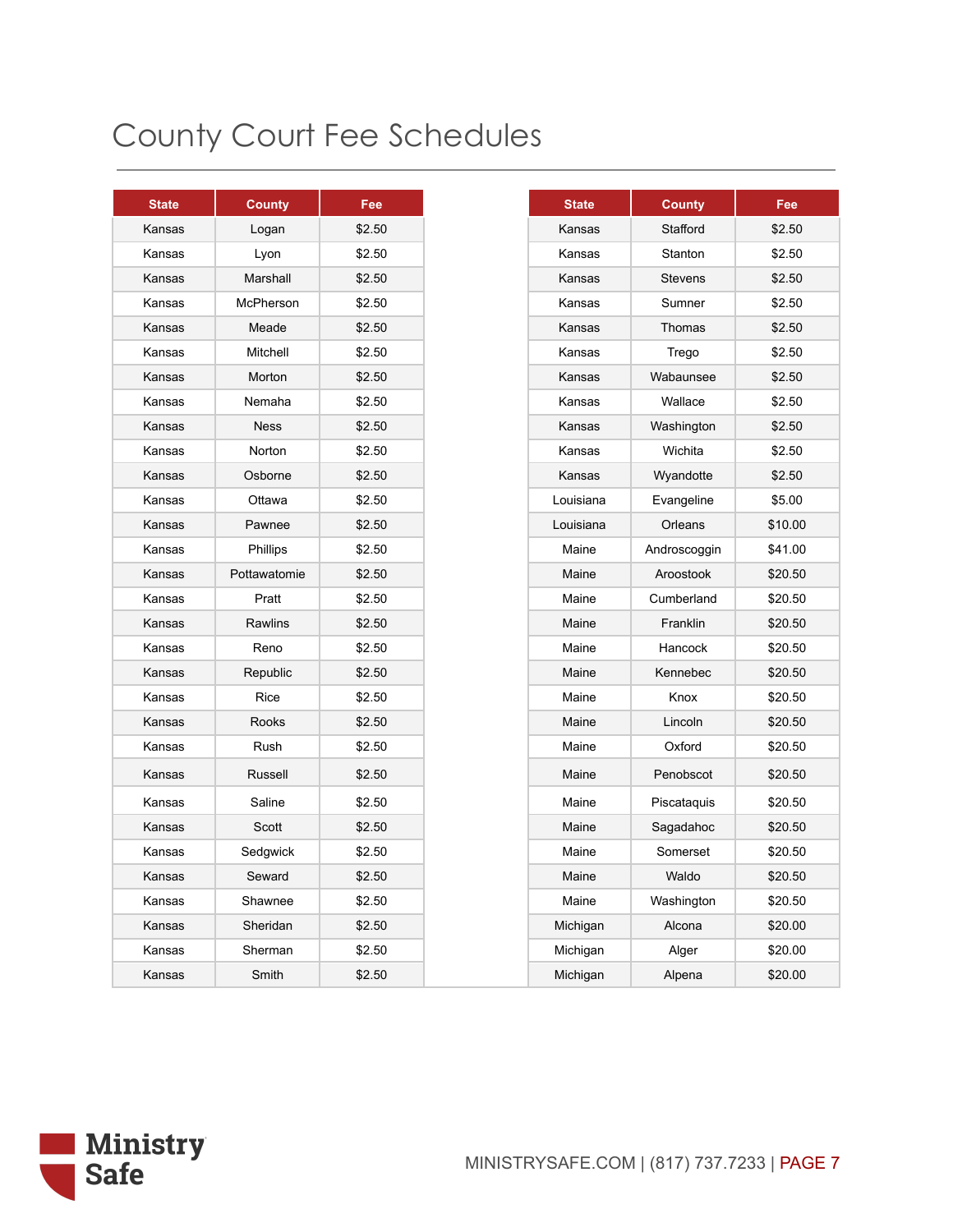| <b>State</b> | <b>County</b> | Fee     |
|--------------|---------------|---------|
| Michigan     | Arenac        | \$20.00 |
| Michigan     | Barago        | \$15.00 |
| Michigan     | Barry         | \$10.00 |
| Michigan     | Berrien       | \$20.00 |
| Michigan     | <b>Branch</b> | \$20.00 |
| Michigan     | Cass          | \$20.00 |
| Michigan     | Clare         | \$23.00 |
| Michigan     | Delta         | \$30.00 |
| Michigan     | Dickinson     | \$20.00 |
| Michigan     | Emmet         | \$5.00  |
| Michigan     | Gladwin       | \$16.00 |
| Michigan     | Gogebic       | \$50.00 |
| Michigan     | Gratiot       | \$12.00 |
| Michigan     | Hillsdale     | \$20.00 |
| Michigan     | Houghton      | \$40.00 |
| Michigan     | Huron         | \$10.00 |
| Michigan     | Ionia         | \$12.00 |
| Michigan     | losco         | \$20.00 |
| Michigan     | Iron          | \$40.00 |
| Michigan     | Kalkaska      | \$5.00  |
| Michigan     | Keweenaw      | \$10.00 |
| Michigan     | Lake          | \$10.00 |
| Michigan     | Mackinac      | \$20.00 |
| Michigan     | Marquette     | \$20.00 |
| Michigan     | Mecosta       | \$10.00 |
| Michigan     | Menominee     | \$15.00 |
| Michigan     | Midland       | \$5.00  |
| Michigan     | Missaukee     | \$10.00 |
| Michigan     | Montcalm      | \$19.00 |
| Michigan     | Montmorency   | \$10.00 |
| Michigan     | Oceana        | \$10.00 |
| Michigan     | Ogemaw        | \$10.00 |

| <b>State</b> | <b>County</b>      | Fee     |
|--------------|--------------------|---------|
| Michigan     | Ontonagon          | \$30.00 |
| Michigan     | Osceola            | \$10.00 |
| Michigan     | Otsego             | \$10.00 |
| Michigan     | Oscoda             | \$20.00 |
| Michigan     | Presque Isle       | \$5.00  |
| Michigan     | Roscommon          | \$10.00 |
| Michigan     | Sanilac            | \$20.00 |
| Michigan     | Schoolcraft        | \$20.00 |
| Michigan     | Tuscola            | \$10.00 |
| Michigan     | Van Buren          | \$11.00 |
| Michigan     | Wexford            | \$10.00 |
| Mississippi  | George             | \$1.00  |
| Mississippi  | Greene             | \$10.00 |
| Mississippi  | Hancock            | \$10.00 |
| Mississippi  | <b>Pearl River</b> | \$5.00  |
| Mississippi  | Perry              | \$15.00 |
| Mississippi  | Tippah             | \$2.50  |
| Mississippi  | Warren             | \$5.00  |
| Montana      | Beaverhead         | \$10.00 |
| Montana      | <b>Big Horn</b>    | \$25.00 |
| Montana      | <b>Blaine</b>      | \$14.00 |
| Montana      | <b>Broadwater</b>  | \$7.00  |
| Montana      | Carbon             | \$10.00 |
| Montana      | Carter             | \$28.00 |
| Montana      | Cascade            | \$10.00 |
| Montana      | Chouteau           | \$28.00 |
| Montana      | Custer             | \$25.00 |
| Montana      | Daniels            | \$14.00 |
| Montana      | Dawson             | \$14.00 |
| Montana      | Deer Lodge         | \$5.00  |
| Montana      | Fallon             | \$39.00 |
| Montana      | Fergus             | \$15.00 |

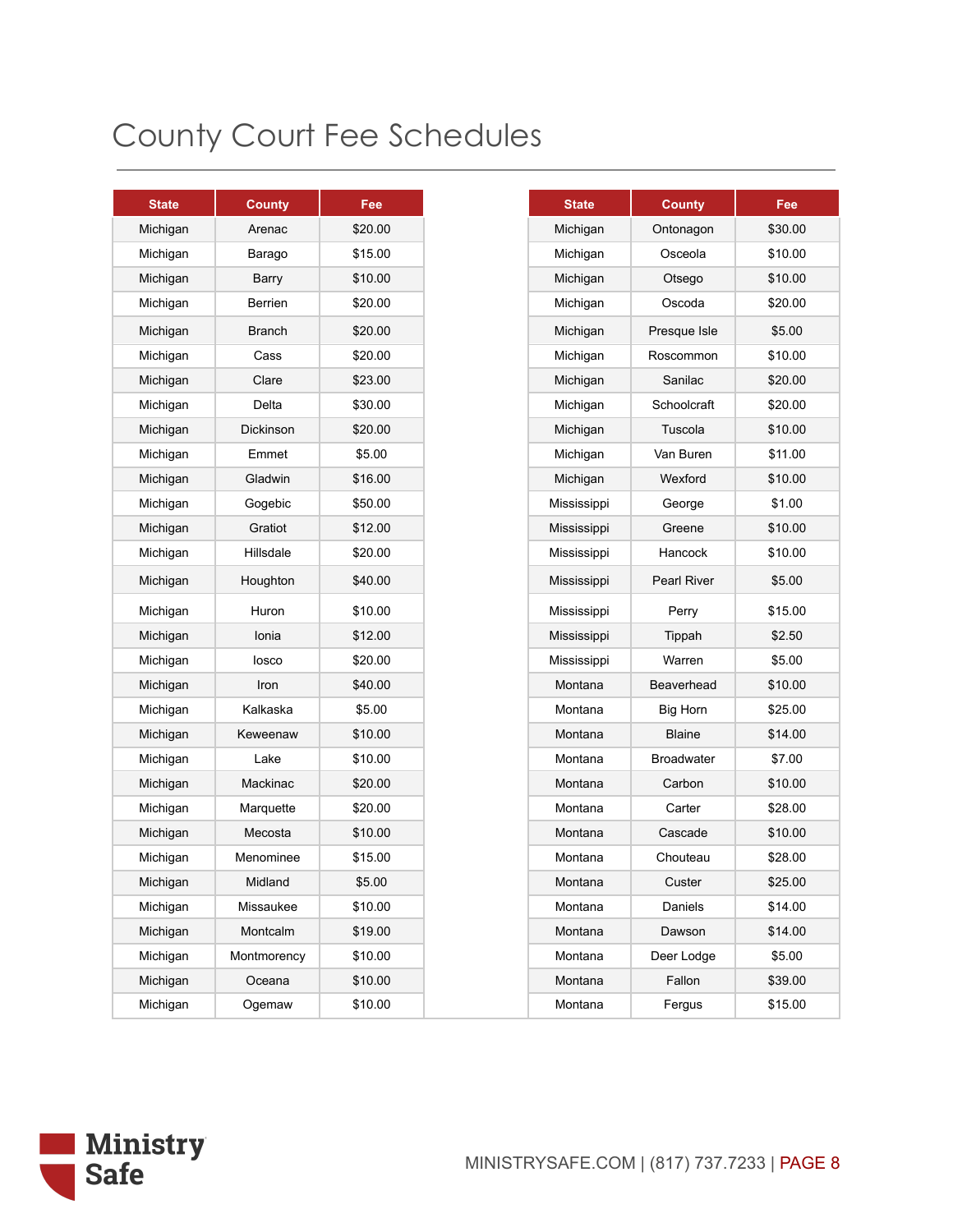| <b>State</b> | <b>County</b>      | Fee     |
|--------------|--------------------|---------|
| Montana      | Flat Head          | \$25.00 |
| Montana      | Garfield           | \$28.00 |
| Montana      | Glacier            | \$28.00 |
| Montana      | Golden Valley      | \$39.00 |
| Montana      | Granite            | \$7.00  |
| Montana      | Hill               | \$14.00 |
| Montana      | Jefferson          | \$34.00 |
| Montana      | Judith Basin       | \$28.00 |
| Montana      | Lake               | \$10.00 |
| Montana      | Lewis and Clark    | \$14.00 |
| Montana      | Liberty            | \$28.00 |
| Montana      | Lincoln            | \$14.00 |
| Montana      | Madison            | \$14.00 |
| Montana      | McCone             | \$39.00 |
| Montana      | Meagher            | \$28.00 |
| Montana      | Mineral            | \$25.00 |
| Montana      | Missoula           | \$10.00 |
| Montana      | Musselshell        | \$25.00 |
| Montana      | Park               | \$25.00 |
| Montana      | Petroleum          | \$28.00 |
| Montana      | Phillips           | \$14.00 |
| Montana      | Pondera            | \$3.50  |
| Montana      | Powder River       | \$25.00 |
| Montana      | Prairie            | \$14.00 |
| Montana      | Ravalli            | \$5.00  |
| Montana      | Richland           | \$39.00 |
| Montana      | Roosevelt          | \$5.00  |
| Montana      | Rosebud            | \$24.00 |
| Montana      | Sanders            | \$25.00 |
| Montana      | Sheridan           | \$14.00 |
| Montana      | Stillwater         | \$14.00 |
| Montana      | <b>Sweet Grass</b> | \$28.00 |
| Montana      | Teton              | \$17.50 |
|              |                    |         |

| <b>State</b> | <b>County</b>      | Fee     |
|--------------|--------------------|---------|
| Montana      | Flat Head          | \$25.00 |
| Montana      | Garfield           | \$28.00 |
| Montana      | Glacier            | \$28.00 |
| Montana      | Golden Valley      | \$39.00 |
| Montana      | Granite            | \$7.00  |
| Montana      | Hill               | \$14.00 |
| Montana      | Jefferson          | \$34.00 |
| Montana      | Judith Basin       | \$28.00 |
| Montana      | Lake               | \$10.00 |
| Montana      | Lewis and Clark    | \$14.00 |
| Montana      | Liberty            | \$28.00 |
| Montana      | Lincoln            | \$14.00 |
| Montana      | Madison            | \$14.00 |
| Montana      | McCone             | \$39.00 |
| Montana      | Meagher            | \$28.00 |
| Montana      | Mineral            | \$25.00 |
| Montana      | Missoula           | \$10.00 |
| Montana      | Musselshell        | \$25.00 |
| Montana      | Park               | \$25.00 |
| Montana      | Petroleum          | \$28.00 |
| Montana      | <b>Phillips</b>    | \$14.00 |
| Montana      | Pondera            | \$3.50  |
| Montana      | Powder River       | \$25.00 |
| Montana      | Prairie            | \$14.00 |
| Montana      | Ravalli            | \$5.00  |
| Montana      | Richland           | \$39.00 |
| Montana      | Roosevelt          | \$5.00  |
| Montana      | Rosebud            | \$24.00 |
| Montana      | Sanders            | \$25.00 |
| Montana      | Sheridan           | \$14.00 |
| Montana      | Stillwater         | \$14.00 |
| Montana      | <b>Sweet Grass</b> | \$28.00 |
| Montana      | Teton              | \$17.50 |

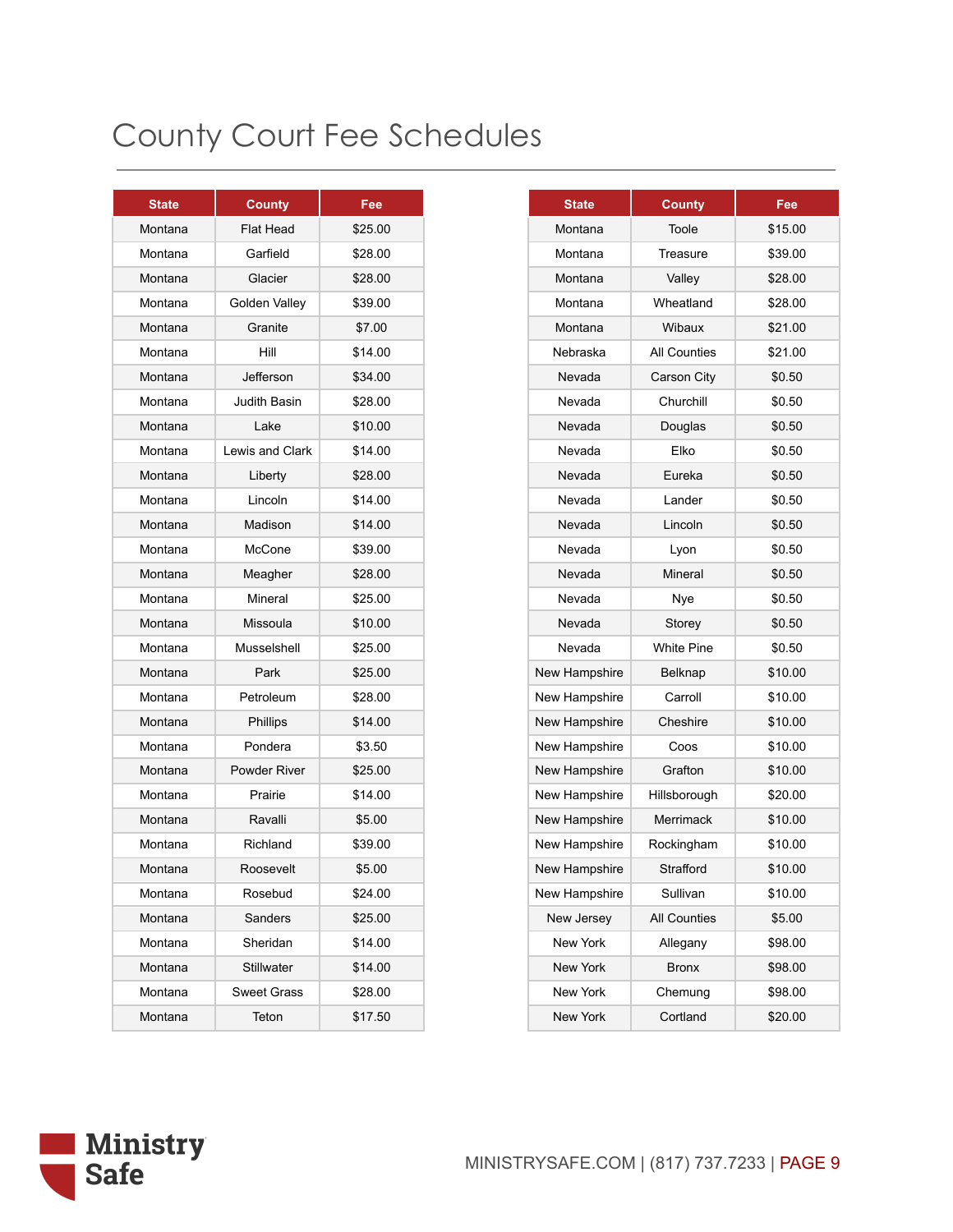| <b>State</b>    | <b>County</b>       | Fee     |
|-----------------|---------------------|---------|
| <b>New York</b> | Cuyaga              | \$98.00 |
| New York        | Erie                | \$98.00 |
| New York        | Franklin            | \$10.00 |
| <b>New York</b> | Fulton              | \$98.00 |
| New York        | Hamilton            | \$20.00 |
| New York        | Kings               | \$98.00 |
| New York        | Madison             | \$10.00 |
| <b>New York</b> | Montgomery          | \$98.00 |
| New York        | Nassau              | \$98.00 |
| <b>New York</b> | <b>New York</b>     | \$98.00 |
| New York        | Orleans             | \$98.00 |
| <b>New York</b> | Oswego              | \$20.00 |
| New York        | Queens              | \$98.00 |
| <b>New York</b> | Rensselaer          | \$98.00 |
| New York        | Richmond            | \$98.00 |
| New York        | Saint Lawrence      | \$15.00 |
| New York        | Schuyler            | \$10.00 |
| <b>New York</b> | Steuben             | \$20.00 |
| New York        | Tompkins            | \$20.00 |
| New York        | Wyoming             | \$15.00 |
| Puerto Rico     | <b>All Counties</b> | \$21.00 |
| South Dakota    | <b>All Counties</b> | \$20.00 |
| Tennessee       | Benton              | \$5.00  |
| Tennessee       | <b>Bledsoa</b>      | \$5.00  |
| Tennessee       | Carroll             | \$5.00  |
| Tennessee       | Humphreys           | \$7.00  |
| Tennessee       | Johnson             | \$10.00 |
| Tennessee       | Houston             | \$1.00  |
| Tennessee       | Knox                | \$15.00 |
| Tennessee       | Marion              | \$3.00  |
| Texas           | Lubbock             | \$4.00  |

| <b>State</b> | County              | Fee     |
|--------------|---------------------|---------|
| ew York      | Cuyaga              | \$98.00 |
| ew York      | Erie                | \$98.00 |
| ew York      | Franklin            | \$10.00 |
| ew York      | Fulton              | \$98.00 |
| ew York      | Hamilton            | \$20.00 |
| ew York      | Kings               | \$98.00 |
| ew York      | Madison             | \$10.00 |
| ew York      | Montgomery          | \$98.00 |
| ew York      | Nassau              | \$98.00 |
| ew York      | New York            | \$98.00 |
| ew York      | Orleans             | \$98.00 |
| ew York      | Oswego              | \$20.00 |
| ew York      | Queens              | \$98.00 |
| ew York      | Rensselaer          | \$98.00 |
| ew York      | Richmond            | \$98.00 |
| ew York      | Saint Lawrence      | \$15.00 |
| ew York      | Schuyler            | \$10.00 |
| ew York      | Steuben             | \$20.00 |
| ew York      | Tompkins            | \$20.00 |
| ew York      | Wyoming             | \$15.00 |
| erto Rico    | <b>All Counties</b> | \$21.00 |
| th Dakota    | <b>All Counties</b> | \$20.00 |
| nnessee      | Benton              | \$5.00  |
| nnessee      | Bledsoa             | \$5.00  |
| nnessee      | Carroll             | \$5.00  |
| nnessee      | Humphreys           | \$7.00  |
| nnessee      | Johnson             | \$10.00 |
| nnessee      | Houston             | \$1.00  |
| nnessee      | Knox                | \$15.00 |
| nnessee      | Marion              | \$3.00  |
| Texas        | Lubbock             | \$4.00  |

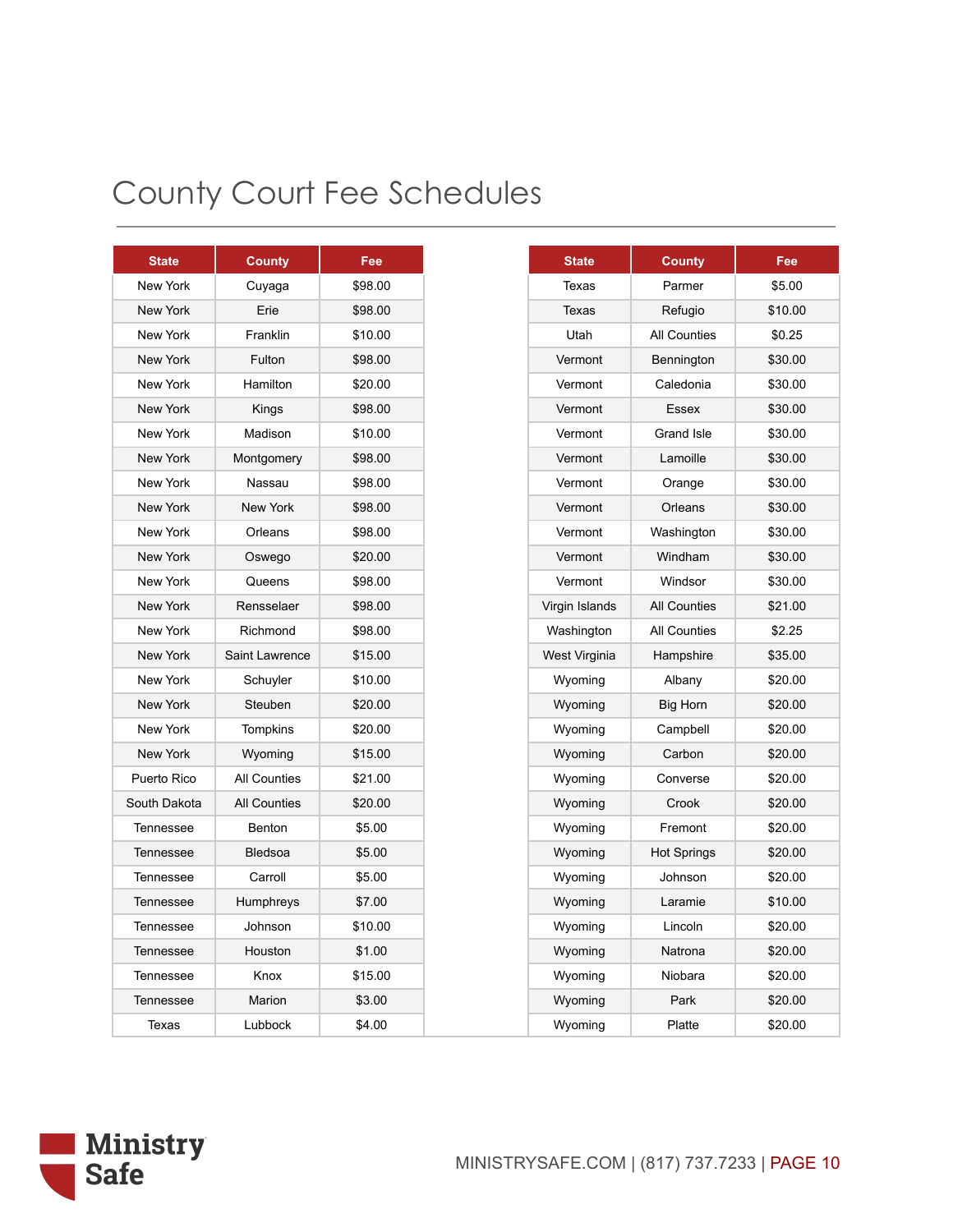| <b>State</b> | <b>County</b> | Fee     |
|--------------|---------------|---------|
| Wyoming      | Sheridan      | \$20.00 |
| Wyoming      | Sublette      | \$20.00 |
| Wyoming      | Sweetwater    | \$20.00 |
| Wyoming      | Teton         | \$20.00 |
| Wyoming      | Washakie      | \$20.00 |
| Wyoming      | Weston        | \$20.00 |

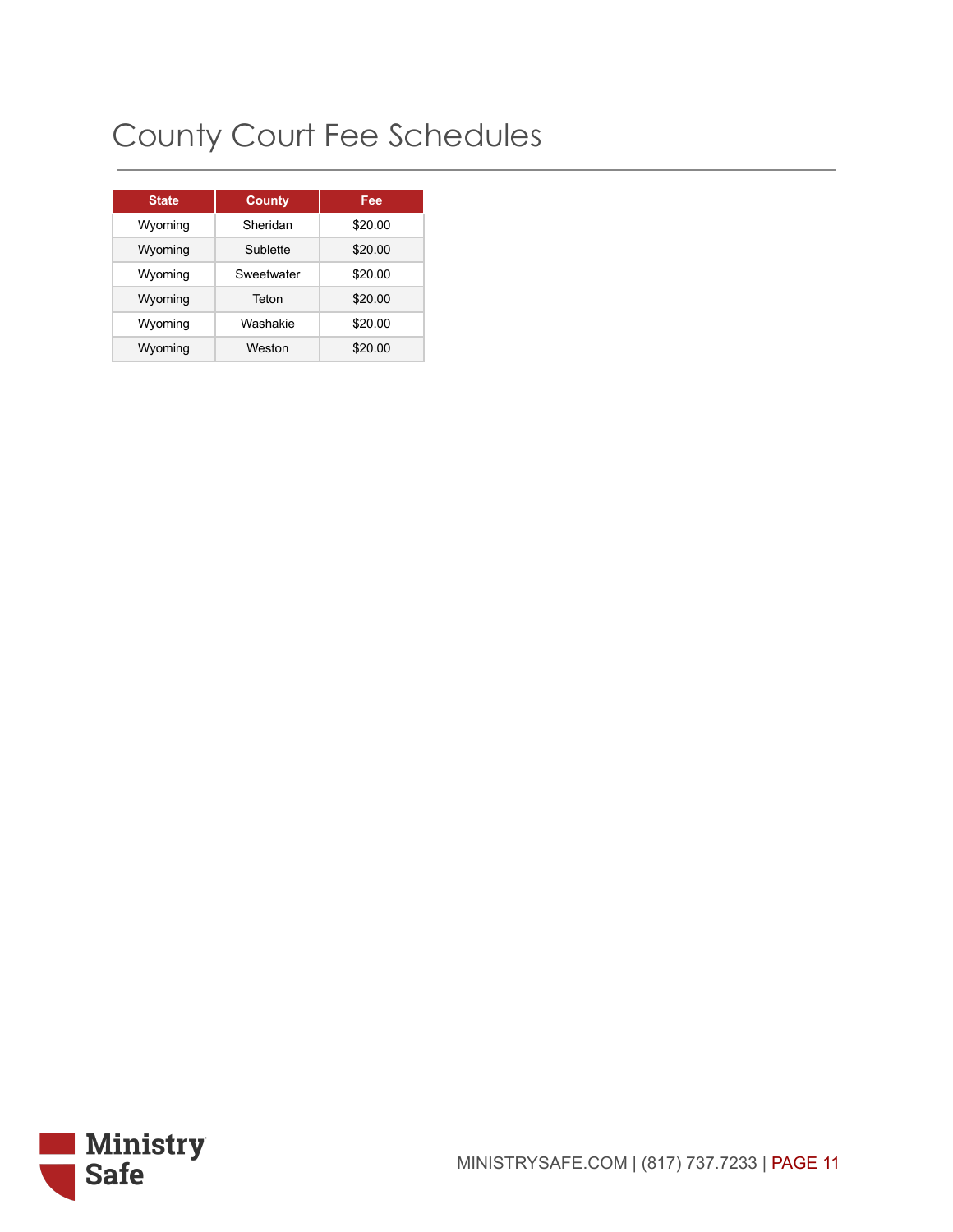# State Criminal Court Fee Schedules

| <b>State</b> | Fee     |
|--------------|---------|
| Alabama      | \$1.65  |
| Colorado     | \$0.95  |
| Florida      | \$25.00 |
| Georgia      | \$1.00  |
| Hawaii       | \$6.75  |
| Illinois     | \$10.00 |
| Indiana      | \$15.00 |
| Kansas       | \$20.00 |
| Kentucky     | \$27.50 |
| Maine        | \$31.00 |
| Michigan     | \$10.00 |
| Montana      | \$20.00 |